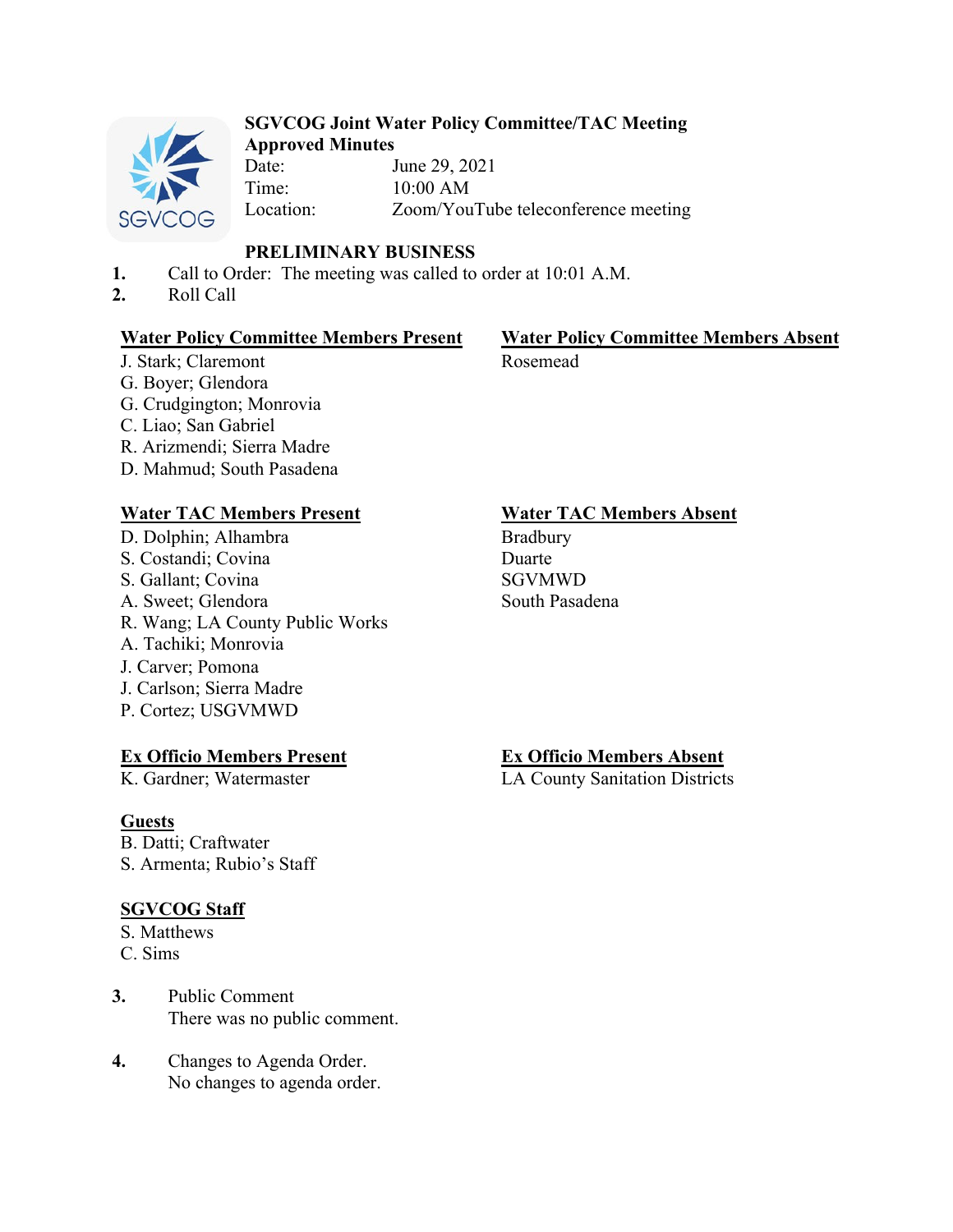#### **CONSENT CALENDAR**

**5.** Water Committee/TAC April Meeting Minutes **There was a motion to approve the Water Committee/TAC May meeting minutes. (M/S: J. Stark/G. Boyer)** 

#### **[MOTION PASSED]**

| AYES:           | Committee – Claremont; Glendora; Monrovia; Sierra Madre              |  |
|-----------------|----------------------------------------------------------------------|--|
|                 | TAC - Alhambra; Covina; Glendora; Monrovia; Pomona; Sierra Madre; LA |  |
|                 | County Public Works; USGVMWD                                         |  |
| <b>NOES:</b>    |                                                                      |  |
| <b>ABSTAIN:</b> |                                                                      |  |
| <b>ABSENT:</b>  | Committee – Rosemead; San Gabriel; South Pasadena                    |  |
|                 | TAC - Bradbury; Duarte; South Pasadena; SGVMWD                       |  |

#### **6.** Water Policy Committee Election

**There was a motion to approve the election of Gloria Crudgington as Chair and Jennifer Stark as Vice Chair of the Policy Committee.** 

**(M/S: J. Stark/G. Boyer)** 

#### **[MOTION PASSED]**

| <b>AYES:</b>    | Committee – Claremont; Glendora; Monrovia; Sierra Madre |  |
|-----------------|---------------------------------------------------------|--|
| NOES:           |                                                         |  |
| <b>ABSTAIN:</b> |                                                         |  |
| <b>ABSENT:</b>  | Committee – Rosemead; San Gabriel; South Pasadena       |  |

#### **DISCUSSION ITEMS**

**7.** Regional Phase I Municipal Separate Storm Sewer System (MS4) National Pollutant Discharge Elimination System (NPDES) Permit

A. Tachiki provided an overview of the Revised Tentative Permit, the Regional Board workshop, and the Water TAC meeting. He provided an overview of the changes to the Revised Tentative Permit and announced that most of the SGVCOG substantive comments were not included. He provided an overview of the TAC meeting discussion and the strategy to focus on four key areas of comments at the public hearings including fiscal resources, compliance attainment, compliance schedules, and monitoring and reporting. G. Crudgington asked a clarifying question on the compliance schedules and time schedule orders (TSOs). C. Liao asked a question on Measure W funding availability and A. Tachiki provided an overview of the regional program opportunity. SGVCOG indicated that they will conduct outreach to Committee members, elected officials, and City staff to request volunteers to speak at the Regional Board public hearings using talking points that the consultant team led by Craftwater Engineering will provide.

### **UPDATE ITEMS**

**8.** Los Angeles County Water Plan Development

C. Sims provided an update and announced that SGVCOG staff attended the LA County meeting on Water Plan Development and announced that little progress has been made on this effort.

**9.** State Water Resources Control Board Second Proposed Order on Approval of Watershed